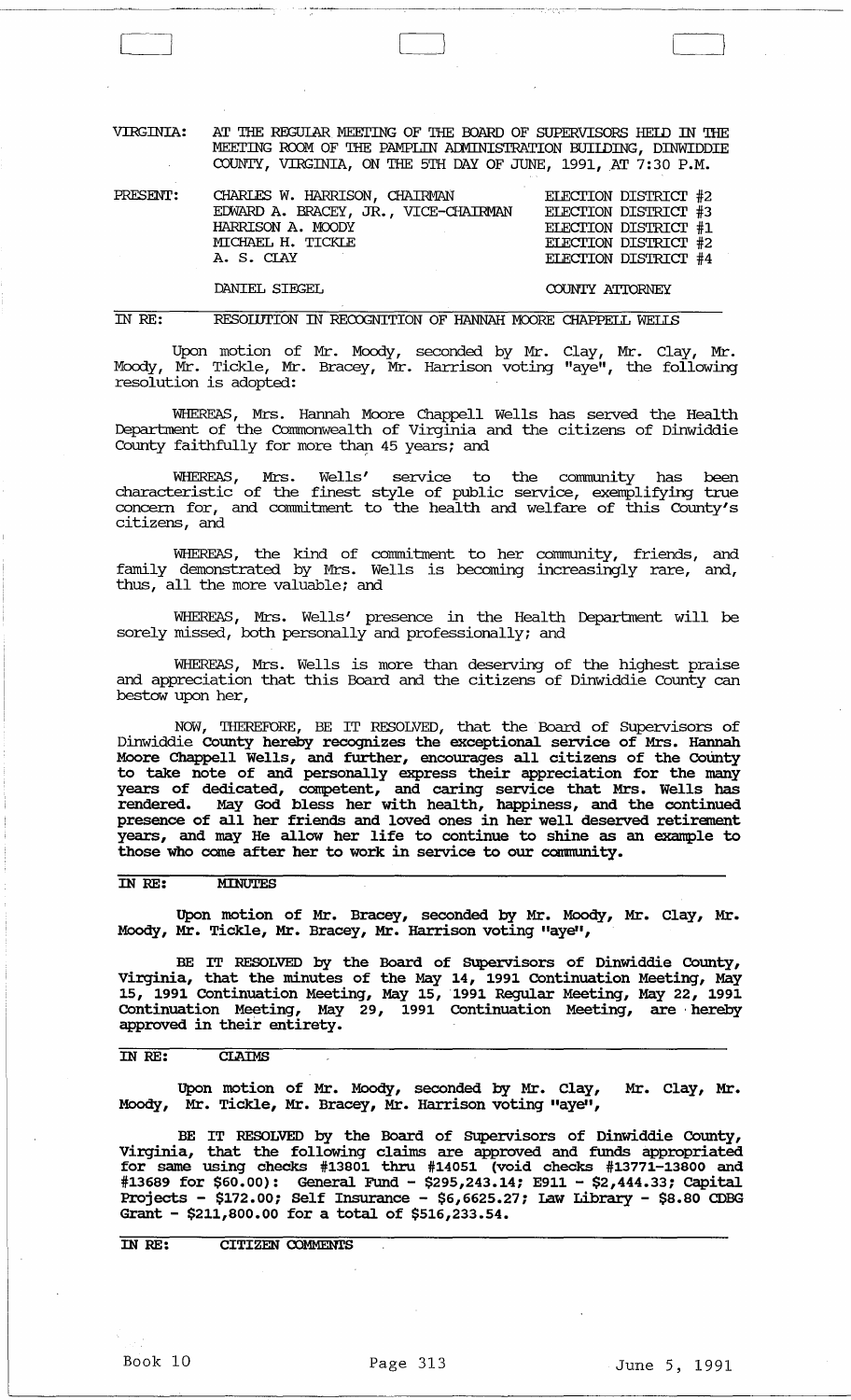Mr. Donald Porter, Assistant Fire Chief, Namozine Volunteer Fire Department, infonned the Board of the department's current vehicle situation. The 1976 pumper truck played out last Friday, and they have been advised it has a cracked block. This makes a total of two units including the fire truck which has been wrecked. The fire department can no longer perfonn maintenance on the vehicles due to the financial crunch. Mr. Porter said he feels a new fire truck is needed with a 1,500 GPM pump; 300 HP diesel 750 gallon tank capacity, with an automatic transmission. They have contacted a company which has an existing truck on the lot that meets the specifications for \$180,000.

Mr. Bracey stated the repairs needed to be handled first. The Board instructed the County Administrator to meet at the fire station at 9: 00 a.m. Thursday morning and meet with Mr. Porter to assess what needs to be done to repair the truck.

## IN RE: AMENDMENTS TO THE AGENDA

Upon motion of Mr. Moody, seconded by Mr. Tickle, Mr. Clay, Mr. Moody, Mr. Tickle, Mr. Bracey, Mr. Harrison voting "aye", the following amendments were added under 8.

8. a. 1. Cedarheart Subdivision - Acceptance of Roads<br>2. Revenue Sharing Funds

- Revenue Sharing Funds
- 1. 1. VOOT Street Name Signs Revised Policy

#### IN RE: REPORT -- VIRGINIA DEPARTMENT OF TRANSPORTATION

Mr. Charles Gill, Contract Administrator, Virginia Department of Transportation, stated he had nothing to update the Board on but that he would be glad to answer any questions.

1. Mr. Tickle asked Mr. Gill to explain the mowing policy. Mr. Gill stated that it came out of headquaters in Richmond and states that only one strip will be cut on the shoulder of the roadway. This was done to save money.

Mr. Bracey wanted to know if the chloride treatment of the dirt roads had been affected. Mr. Gill said that the district had run out of the chloride and, consequently, Dinwiddie had to get some fran another district. Another order had been placed and shipnent is expected anytime. Mr. Bracey asked Mr. Gill to look at whether any chloride had been applied to Rt. 666, Baugh and Ridley roads.

3. Mr. Moody asked when Rt. 700 would be started. Mr. Gill said it was scheduled to begin shortly. He did not have an exact date, but that he would check and get back to Mr. Moody with the exact date.

The County Administrator informed Mr. Gill that he wanted Mrs. Forrest to know of the disappointment the County felt in regard to the revised policy involved in the street name sign policy. This policy states that the COunty is now responsible for the upkeep of the street signs and that the state no longer will maintain them.

#### IN RE: ACCEPIANCE OF ROADS -- CEDARHEART SUBDIVISION

 $x^{\gamma^{\prime^{\prime^{\prime}}}}$ 

Upon motion of Mr. Bracey, seconded by Mr. Tickle, Mr. Clay, Mr. Moody, Mr. Tickle, Mr. Bracey, Mr. Harrison voting "aye",

BE IT RESOLVED by the Dinwiddie County Board of Supervisors, that the Virginia Department of Transportation be and is hereby requested to add a section of road know as Fulmar Circle, beginning at a point 0.17 *v* miles on Grant Avenue, 0.10 miles north of Route 226 west running in a \{ft northern direction 0.16 miles in a circle back to Grant Avenue (Route  $\chi$ <sup> $\phi$ </sup> northern direction 0.16 miles in a circle back to Grant Avenue (Route 1311). This road has been constructed, drained and surfaced in accordance  $\forall$  with the Virginia Department of Transportation specifications and County ordinances; and

BE IT FURTHER RESOLVED by the Board of Supervisors of the County of Dinwiddie, Virginia that these roads in Cedarheart Subdivision if accepted, be added to the Secondary system of Dinwiddie COunty effective on the date of approval of the Highway Commission with a maintenance bond and fee pursuant to Section 33.1 - 229 of The Code of Virginia (1950, as amended); and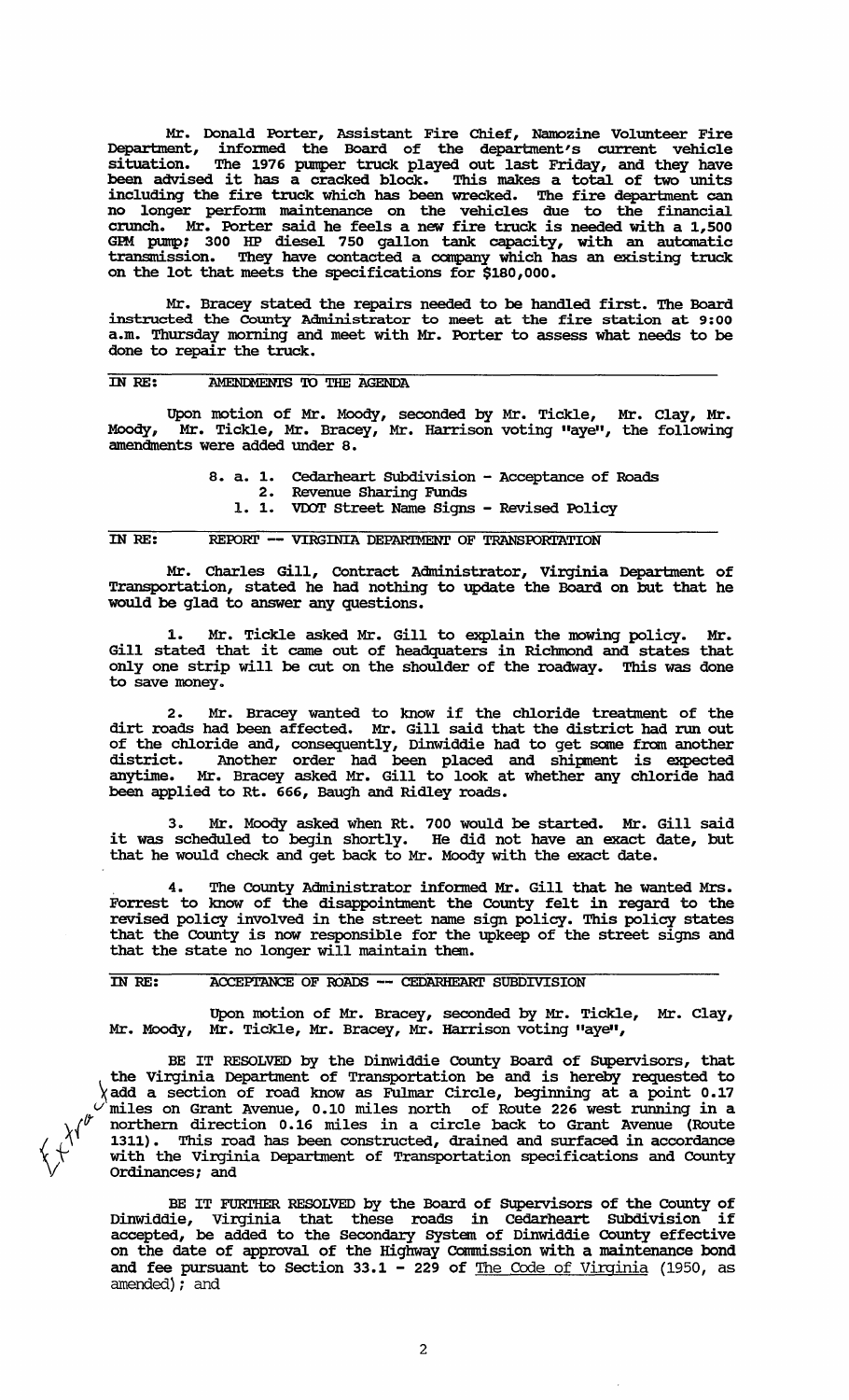BE IT STILL FURTHER RESOLVED that the Board of Supervisors of Dinwiddie County, Virginia does guarantee the Commonwealth of Virginia a minimum unrestricted right of way of 50 feet with necessary easements for cuts, fills and drainage as recorded in Plat Book:  $3 \circ \rho$  age  $3 \circ$ .

 $\overline{\{y\}$  with

 $\mathbb{C}$ 

# IN RE: REVENUE SHARING FUNDS -- WAL-MARl' PROJECT

The Assistant county Administrator told the Board that the revenue sharing fund check for the Wal-Mart project for \$170,500 is now due. The County Administration needs authorization to write a check which is due before the next Board meeting. Wal-Mart, in our negotiations, agreed to provide the funding for our share of the project and will reimburse the County.

Upon motion of Mr. Bracey, seconded by Mr. Tickle, Mr. Clay, Mr. Moody, Mr. Tickle, Mr. Bracey, Mr. Harrison voting "aye", authorization is granted to draft a check in the amount of \$170,500 for the Wal-Mart project when due, to be reimbursed by Wal-Mart.

## IN RE: COMMISSIONER OF THE REVENUE

Mrs. Deborah Marston, Commissioner of the Revenue, had no report for the month but would be glad to answer any questions.

Mr. Tickle requested an update on the reassessments. Mrs. Marston said as of Monday, 4,260 ,parcels have been totally completed. The Board of Assessors are currently out two to three days a week doing assessments. There will be a total of four persons in the county this summer doing assessments. Mr. Tickle asked when the completion date was. Mrs. Marston told him the target date is october 1, 1991. The actual new assessments would be mailed out in late October or November. Then the citizens would have a month to appear before the Board of Assessors to air any complaints. Mrs. Marston told the Board that these new figures would not take affect until tax year 1992.

## IN RE: TREASURER -- REPORT

Mr. William E. Jones submitted his report for the month to the Board.

#### IN RE: COMMONWEAL'IH ATIORNEY

Mr. T. O. Rainey, III, Commonwealth Attorney, stated he did not have a report for this meeting but would answer any question.

## IN RE: SHERIFF

Mr. Roy Hodges, Deputy Sheriff, stated he had nothing to report for the Sheriff's office but he would be glad to answer any questions the Board may have.

# IN RE: BUILDING INSPECTOR -- REIDRI'

Mr. Dwayne Abernathy, Building Inspector, submitted his report for the month of May, 1991. Mr. Abernathy connnented to the Board that trailer permits were picking up in the County.

## IN RE: ANIMAL WARDEN -- REPORT

Mr. John Mellick, Animal Warden, submitted his report for the month of May 1991. He stated he had two livestock claims to be approved by the Board.

Upon motion of Mr. Clay, seconded by Mr. Moody, Mr. Clay, Mr. Moody, Mr. Tickle, Mr. Bracey, Mr. Harrison voting "aye", the Board approved the livestock claims of James Brown in the amount of \$60.00 and A. Bobitt for \$50.00.

# IN RE: DIRECTOR OF PLANNING -- REPORT

Mr. Len Ponder, Director of Planning, was not present but submitted his report for the month. Mr. Bracey asked Mr. John Clarke, E-911 Technician, to update the Board on the rezoning sign progress. Mr. Clarke presented a sign for the Board to inspect and told them that there was a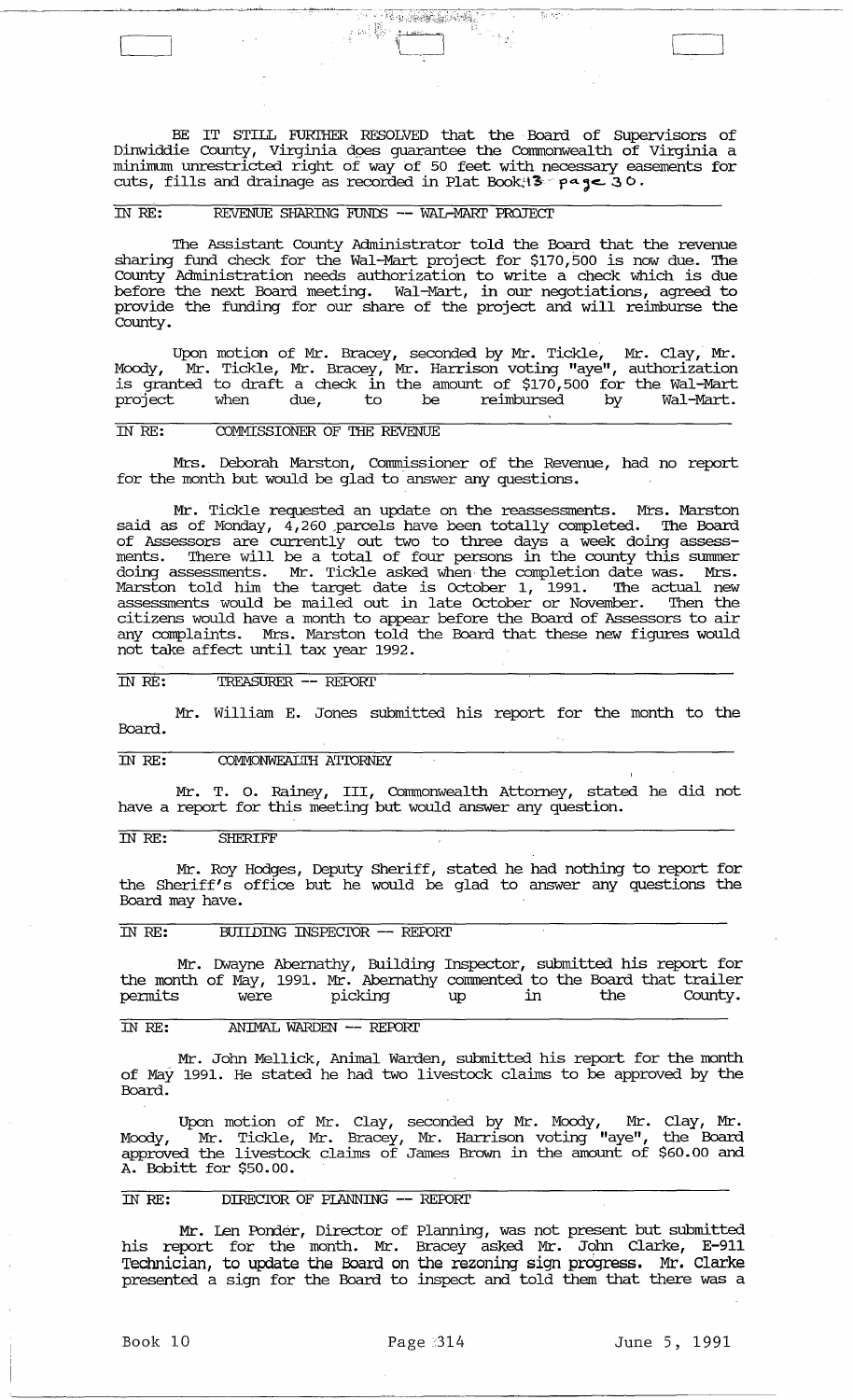total of four signs. 'Ihese signs are to be placed on the property of landowners who are requesting to rezone their property.

Mr. Clarke also infonned the Board that the E911 signs came in this week. A few of the signs had errors but they are scheduled to be installed within the next few weeks. To date, C&P needs around 350 more addresses and they will be able to start dumping in the data base. At this point we are around 90% complete; with approximately 1200 still out. Mr. Tickle asked Mr. Clarke if he had considered evening and weekend calling to get the people to respond to C&P on the address changes. Mr. Clarke stated that he and his assistant would be starting the evening contacts as soon as C&P sent the list of names to him.

#### IN RE: DIRECIOR OF SOCIAL SERVICES **-- REFORI'**

Mrs. King Talley, Director of Social Services, informed the Board that she had nothing to report, but would be glad to answer any questions.<br>Mr. Bracey asked Mrs. Talley when her retirement would transpire. Mrs. Mr. Bracey asked Mrs. Talley when her retirement would transpire. Talley said she was uncertain when she would be retiring; but at this point there is a total of seven people to be interviewed by the Board for position.

# IN RE: SUPERINTENDENT OF SCHooIS **--** REFDRI'

Dr. Richard Vaughn, Superintendent of Schools, stated he had nothing to report but would be glad to answer any questions the Board may have.

## IN RE: COUNTY ATIORNEY **-- REFORI'**

Mr. Daniel Siegel, County Attorney, appeared before the Board and said he had nothing to report but would answer any questions.

## IN RE: INTERIM RECREATION DIRECIOR **--** REFDRI'

Mrs. Patty Heiser submitted her progress report for the month of May 1991. The County Administrator stated that Mrs. Heiser has done an outstanding job as the interim director of recreation during the absence of a director. She has not only kept the programs already established going but had done a wonderful job in implementing new fields for soccer and softball at the Eastside School. Mrs. Heiser is to be commended and should be very proud of her accomplishments.

Mrs. Vaughan, of the Golden Olympians, thanked Mrs. Heiser for all of her help with the Olympians and complemented her on a job well done.

## IN RE: APFDIN'IMENT **--** RECREATION DIRECIOR

<sup>1</sup>/<sub>2</sub> Upon motion of Mr. Bracey, seconded by Mr.  $f_{\alpha}$ <sup>, Clay, Mr. Moody, Mr. Tickle, Mr. Harrison, voting</sup>  $\chi^{\check{\mathfrak{c}}}$  Rinaldi was appointed Recreation Director effective 21 Step 4-A with an annual salary of \$26,977.60. Clay, Mr. Bracey, Mr . "aye", Mr. Anthony S. June 3, 1991 at Grade

#### IN RE: DIRECIOR OF PUBLIC SAFEI'Y **--** REFDRI'

Mr. James C. Rice, Director of Public Safety, previously submitted his reports for the month to the Board.

## IN RE: DIRECIOR OF WAS'IE MANAGEMENT **--** REFDRI'

Mr. Denny King, Director of waste Management, gave his May report to the Board.

#### IN RE: REDISTRIcrING PIAN

ا<br>-

Mr. 'Ihomas VanPelt made the presentation of the new redistricting plan for the County. According to Mr. VanPelt the Redistricting Committee was behind the May 8, deadline but was glad to be able to present to the Board the new redistricting map. 'Ihe County has gone from four districts to five single member districts. 'Ihe Committee wanted to work very hard to impact the least amount of people as possible. 'Ihese five single member districts are made up as follows:

64.5 - white; 35.5 - minority, totalling 20,960 people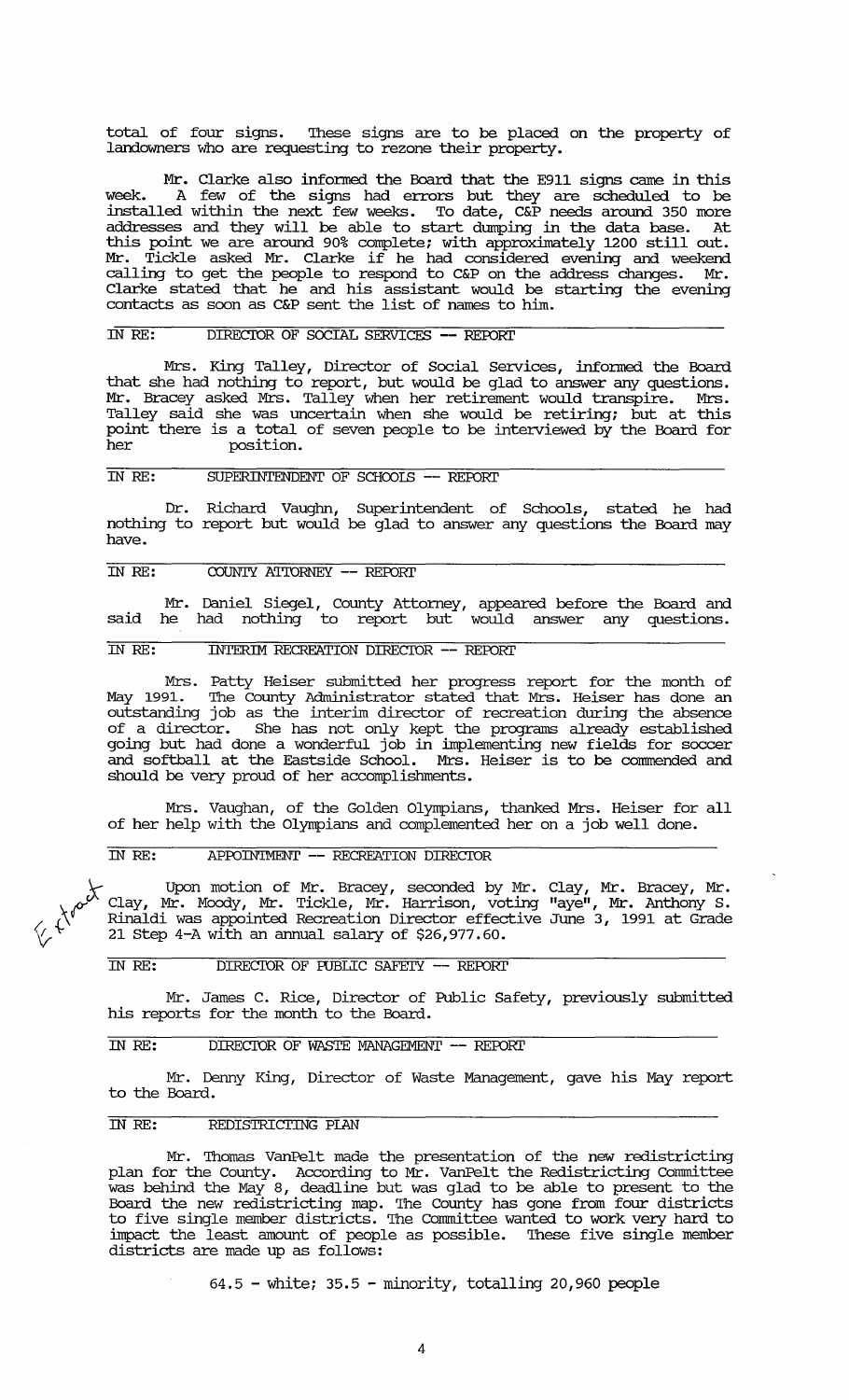Of these districts, two districts have a majority of minority population due to the 35.5% total minority in the County.

 $\sim$  . The second representation  $\sim$ 

 $\mathcal{F}$  .

- 2

<sup>ਤਰ ਦਿ</sup>ਸ ਪ੍ਰਕਾਸ਼ ਕਰ ਦਾ ਸਾ

The Registrar stated that the County would have to purchase only two new voting machines due to the changes. Mrs. Jeter told the Board she must have the final changes before August 26, 1991 in order to notify the mast have the final dianges before Adgust 20, 1991 in stack to hottly the people if the County has a primary. Mr. Clay requested a map of the new voting districts. Mrs. Jeter said she would be glad to supply those to the Board members. '

## IN RE: RESOllJTION ON VIRGINIA SUPPLEMENTAL REI'IREMENT SYSTEM

Mr. Dan Siegel, County Attorney, explained to the Board that with the deferred tax benefit provided by Section 414(h)(2) of the Internal Revenue Code of 1986, that the County could pick up from the members' check the member contributions of its employees to VSRS and that the contributions would be treated as employer contributions in detennining tax treatment under this Section. In essence the payments are similar to a KEOGH Plan, which defers payment of taxes until retirement or such time as a member chooses to withdraw their benefits. This benefit would provide the employees an increase in take home pay now and delay payment of taxes at which time the employee is perhaps in a lower tax bracket. Also, this would not cost the County any additional funds. FICA will not be affected.

Upon motion of Mr. Moody, seconded by Mr. Bracey, Mr. Bracey, Mr. Clay, Mr. Moody, Mr. Tickle, Mr. Harrison voting "aye", the following resolution is adopted:

WHEREAS, the Dinwiddie county Board of Supervisors (the "Board") desires to provide employees of Dinwiddie County (the "County") with the deferred tax benefit provided by Section 414(h)(2) of the Interval Revenue Code of 1986, as amended (the Virginia Supplemental Retirement System ("VSRS"); and

WHEREAS, under Internal Revenue service interpretations, the payment of employee contributions by reductions in taxable gross wages of such employee is referred to as a "pick up" of such contributions by the County; and

 $\times$  WHEREAS, VSRS will monitor the tax deferred member contributions, A and will treat such contributions as employee contributions for all purposes of VSRS.

NOW, THEREFORE, BE IT RESOLVED, that:

(1) Effective July I, 1991, the County shall "pick up" member contributions of its employees to VSRS, and such contributions shall be treated as employer contributions in determining tax treatment under Section 414(h)(2) of the Code and Revenue Rulings  $81-35$  and  $81-36$  (1981-1, C.B.255).

(2) Such contributions are to be made by the County in lieu of member contributions.

(3) "picked up" member contributions shall be paid from the same source of funds as used in paying the wages to participating employees.

( 4) Member contributions made by the County under the "pick up" arrangement shall be treated for all purposes other than income taxation, including, but not limited to, VSRS contributions calculations, in the some manner and to the same extent as member contributions made prior to the "pick up" arrangement.

(5) Nothing herein shall be construed so as to pennit or extend an option to VSRS members to receive the contributions made by the County directly instead of having them paid to VSRS.

(6) Notwithstanding any contractual or other provisions, the taxable gross wages of each member of VSRS who is an employee of the County shall be reduced by the amount of member contributions "pick up" by the County on behalf of such employee pursuant to the foregoing resolutions.

IN RE: VIRGINIA MUNICIPAL lEAGUE -- VIRGINIA roWER CONTRACT

'K'<br>'K +